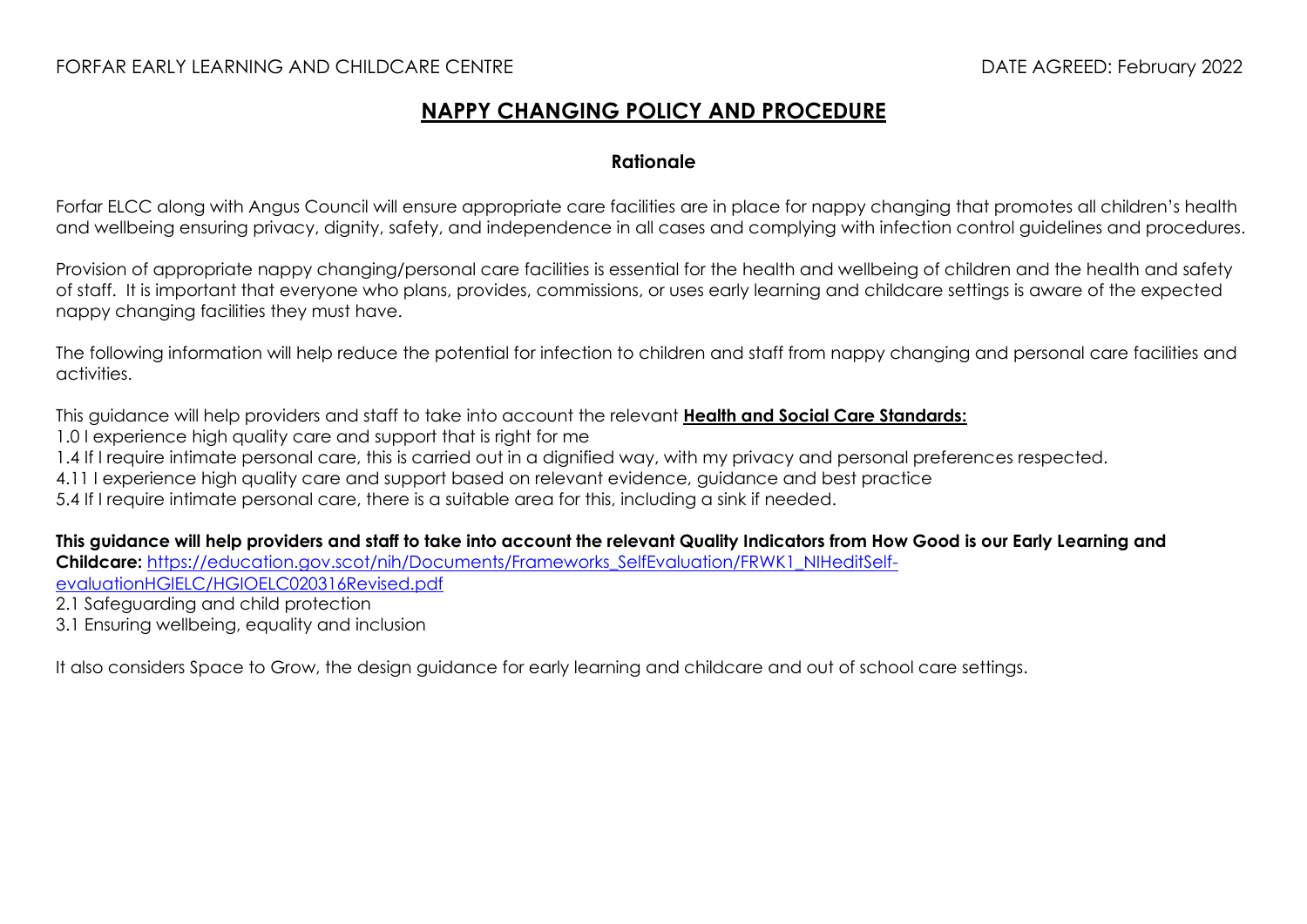# **This policy will be monitored by / through:** monitoring and review procedures

| This policy will be reviewed in: | 6 months    |
|----------------------------------|-------------|
| Review Date:                     | August 2022 |
| Reviewed By:                     | Management  |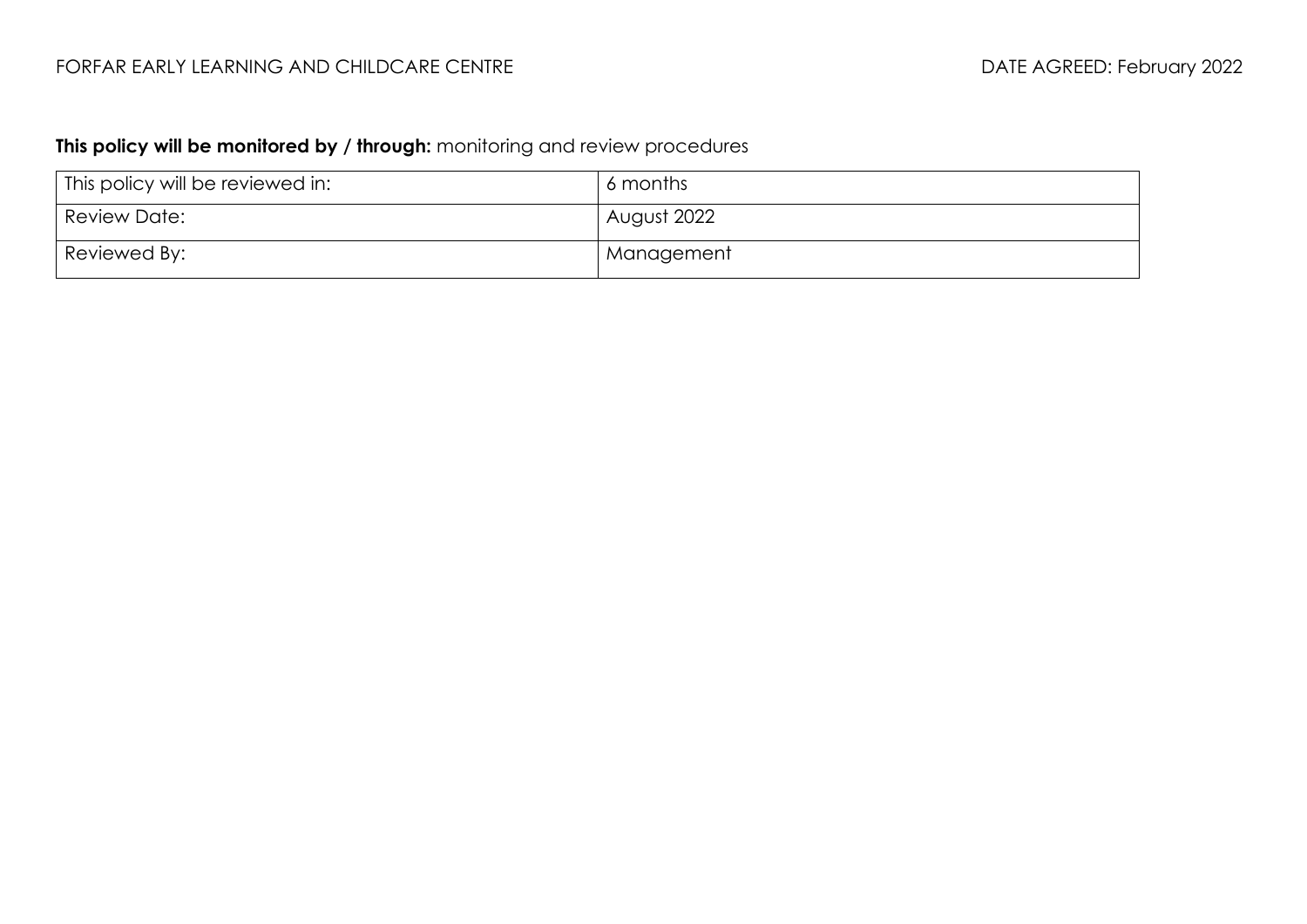# FORFAR EARLY LEARNING AND CHILDCARE CENTRE **Extractional Contract Contract CENTRE** DATE AGREED: February 2022

| <b>AIMS</b>                                                                                                                                                                                                                                                                                                                                                                                                                                       | <b>OUTCOMES</b>                                                                                                                                                                                                                                                                                                                                                                                                                                                                                                                                                                                                                                                                                                                                                                                                                                                                                                                                                                                                                                                                                                                                                                                                                                                                                 | <b>IMPLEMENTATION</b>                                                                                                                                                                                                                                                                                                                                                                                                                                                                                                                                                                                                                                                                                                                      |
|---------------------------------------------------------------------------------------------------------------------------------------------------------------------------------------------------------------------------------------------------------------------------------------------------------------------------------------------------------------------------------------------------------------------------------------------------|-------------------------------------------------------------------------------------------------------------------------------------------------------------------------------------------------------------------------------------------------------------------------------------------------------------------------------------------------------------------------------------------------------------------------------------------------------------------------------------------------------------------------------------------------------------------------------------------------------------------------------------------------------------------------------------------------------------------------------------------------------------------------------------------------------------------------------------------------------------------------------------------------------------------------------------------------------------------------------------------------------------------------------------------------------------------------------------------------------------------------------------------------------------------------------------------------------------------------------------------------------------------------------------------------|--------------------------------------------------------------------------------------------------------------------------------------------------------------------------------------------------------------------------------------------------------------------------------------------------------------------------------------------------------------------------------------------------------------------------------------------------------------------------------------------------------------------------------------------------------------------------------------------------------------------------------------------------------------------------------------------------------------------------------------------|
| To provide suitable nappy<br>$\bullet$<br>changing facilities in accordance<br>with the Care Inspectorate<br><b>Publication Nappy Changing</b><br>Facilities for Early Learning and<br>Childcare Services: information to<br>support improvement (June 2018).<br>To minimise source of<br>contamination and control the<br>spread of infection through the<br>appropriate procedures.<br>To ensure child / adult privacy,<br>dignity, and safety. | Provide accommodation in accordance with the<br>$\bullet$<br>Care Inspectorate Publication Nappy Changing<br>Facilities for Early Learning and Childcare Services:<br>information to support improvement (June 2018)<br>ensuring it has suitable lighting, heating, ventilation,<br>and cleanliness always.<br>Nappy-changing-guidance-for-early-years-and-<br>$\bullet$<br>childcare-services.pdf<br>Provide appropriate hand washing facilities equipped<br>with liquid soap and paper towels.<br>Correct hand washing procedures will be followed -<br>see Appendix 7 in NHS document Infection Prevention<br>and Control in Childcare Settings (May 2018)<br>Infection-prevention-and-control-in-childcare-settings-<br>day-care-and-childminding-settings/<br>All staff will use Personal Protective Equipment (PPE)<br>which will be stored in line with current guidance for<br>best practice - see Appendix 13 in NHS document<br><b>Infection Prevention and Control in Childcare Settings</b><br>(May 2018)<br>All staff will adhere to Angus Council nappy changing<br>guidance.<br>All staff will ensure soiled nappies are placed in the<br>appropriate lined waste bin and adhere to guidance<br>for the disposal of waste.<br>Staff take appropriate action when nappy changing. | Suitable accommodation,<br>$\bullet$<br>equipment and resources<br>are provided in<br>accordance with current<br>guidance.<br>All staff follow local and<br>$\bullet$<br>national guidance.<br>Follow guidance in Health<br>$\bullet$<br>and Social Care Standards<br>2017 (Standards 1.0, 1.4,<br>4.11, and 5.4) $-$ Health &<br><b>Social Care Standards</b><br>How Good is Our Early<br>$\bullet$<br>Learning and Childcare<br>Quality Indicators – 2.1 and<br>3.1<br>Follow guidance in Space<br>$\bullet$<br>to Grow 2017 (Section 2 in<br>relation to hand hygiene<br>changing facilities and<br>toilets - Care Inspectorate -<br>Space to Grow (2017)<br>Staff use safe working<br>$\bullet$<br>practices when changing<br>nappies. |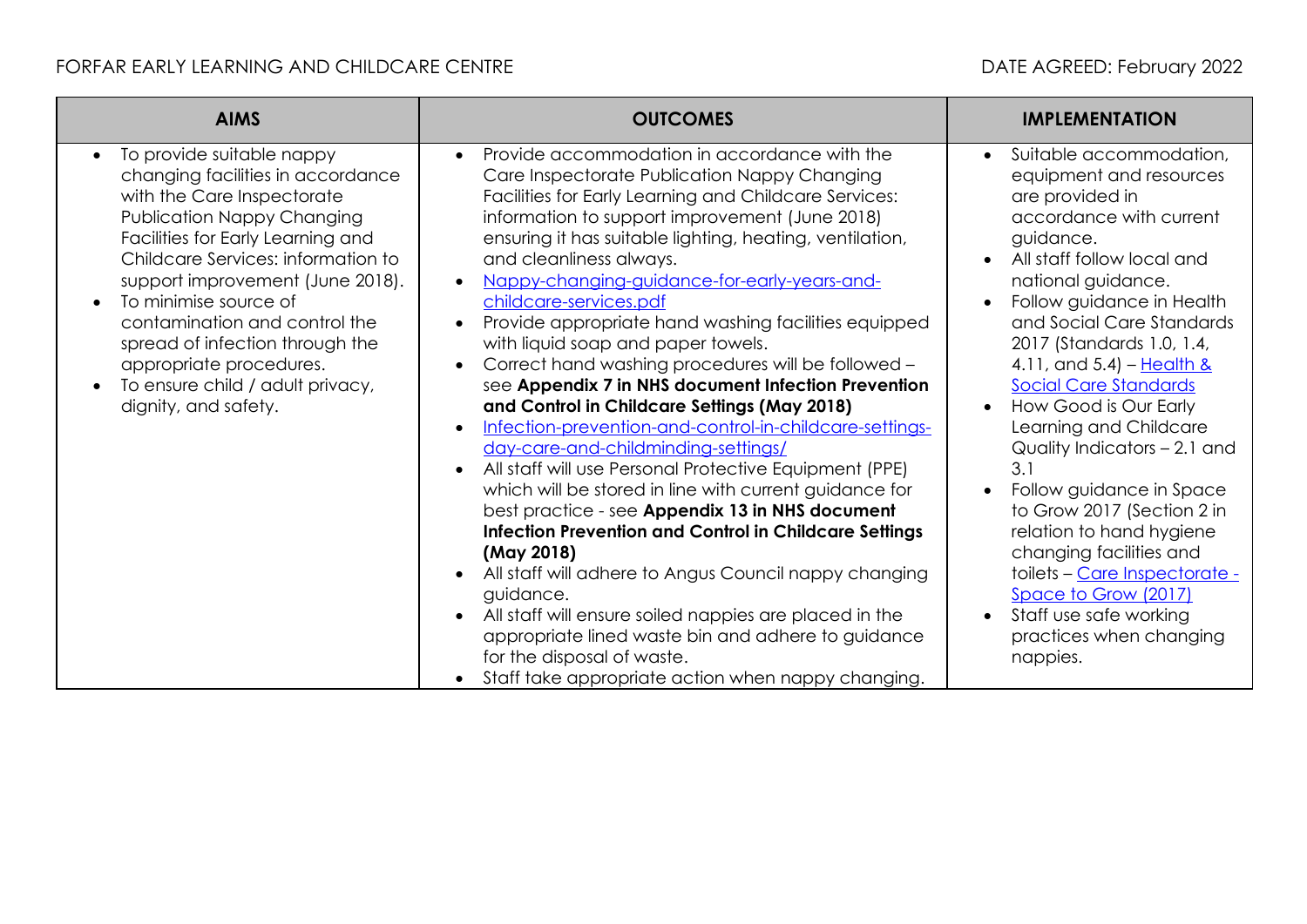### **Nappy Changing Procedure**

The following procedures should be implemented by all staff whenever a child's nappy is changed.

All staff should use a nurturing, caring and discreet approach explaining to the child in a friendly manner what the procedure will be.

### **No child should be left unattended at any time.**

- Wash hands
- Put on apron and gloves
- Ensure changing area is clean
- Cover changing table with blue roll
- Gather all items of changing equipment as provided from the child's individual bag
	- o Clean nappy
	- o Wipes
	- o Nappy sack
	- o Cream if required (ensuring appropriate permission has been sought Medication Policy)
	- o Clean clothes if required
- Support and encourage the child to be independent through –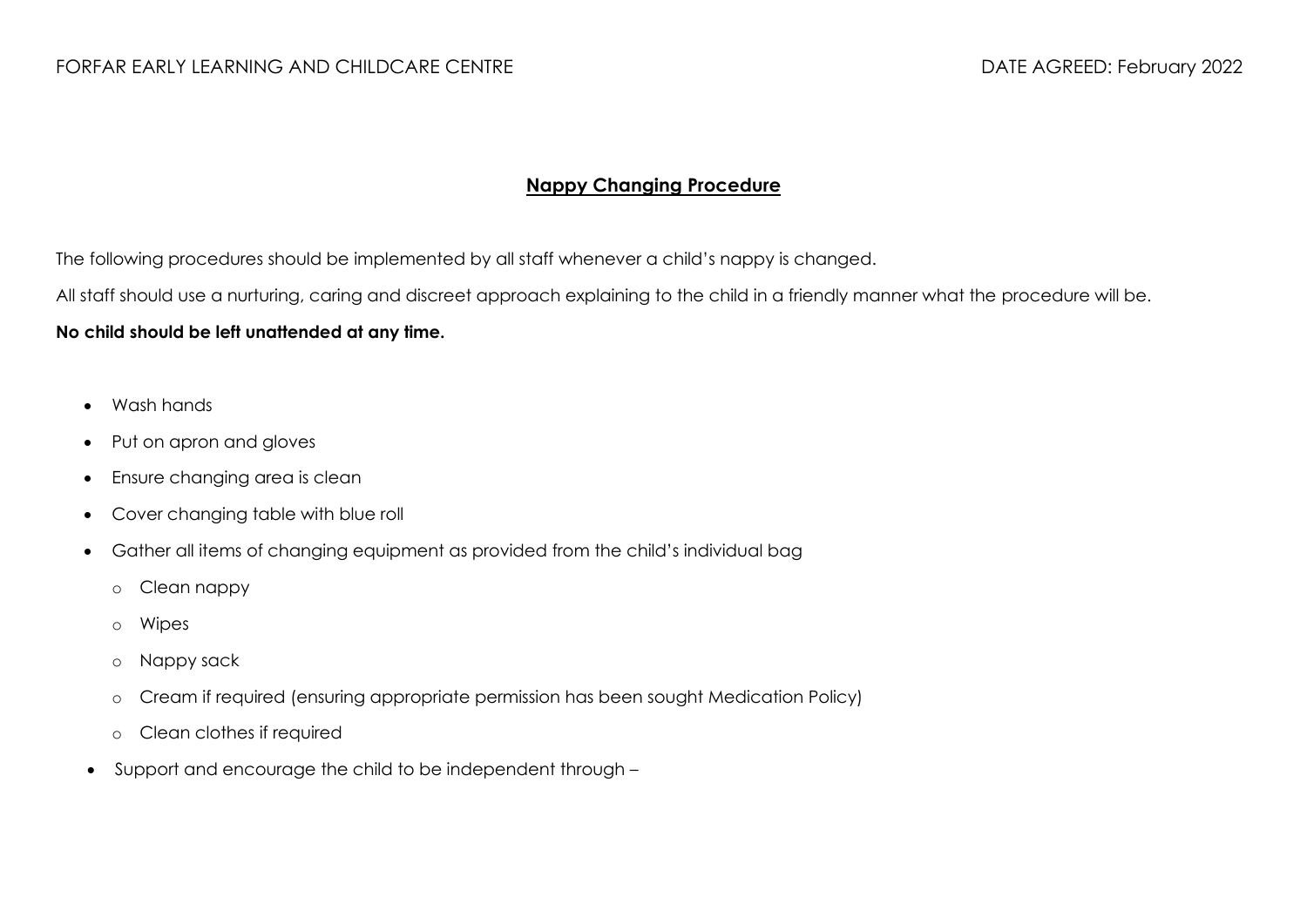## FORFAR EARLY LEARNING AND CHILDCARE CENTRE DATE AGREED: February 2022

- o Undressing/dressing
- o Climbing the steps
- o Making themselves comfortable on the clean changing mat
- Changing the nappy
	- o Remove soiled nappy and place in the nappy sack
	- o Use disposable wipes to gently clean the child's bottom from front to back to avoid infection
	- o Place wipes into nappy sack– take off soiled gloves by turning them inside out as you remove them to avoid cross infection and place in sack, tie nappy sack and dispose of in hands free lined waste bin
	- o Change gloves
	- o Check for nappy rash apply own child's cream if necessary and alert parent at end of the session if rash is present
	- o Put on clean nappy
	- o Remove gloves and apron dispose of in hands free lined waste bin
	- o Support child down the steps and encourage independence with re dressing
	- o Each child should be encouraged and supported to wash their hands
	- o Staff should wash their hands before taking the child back to playroom
- After changing a child
	- o Dispose of blue roll
	- o Clean changing mat with sanitizer and paper towel and wash hands after the area has been cleaned